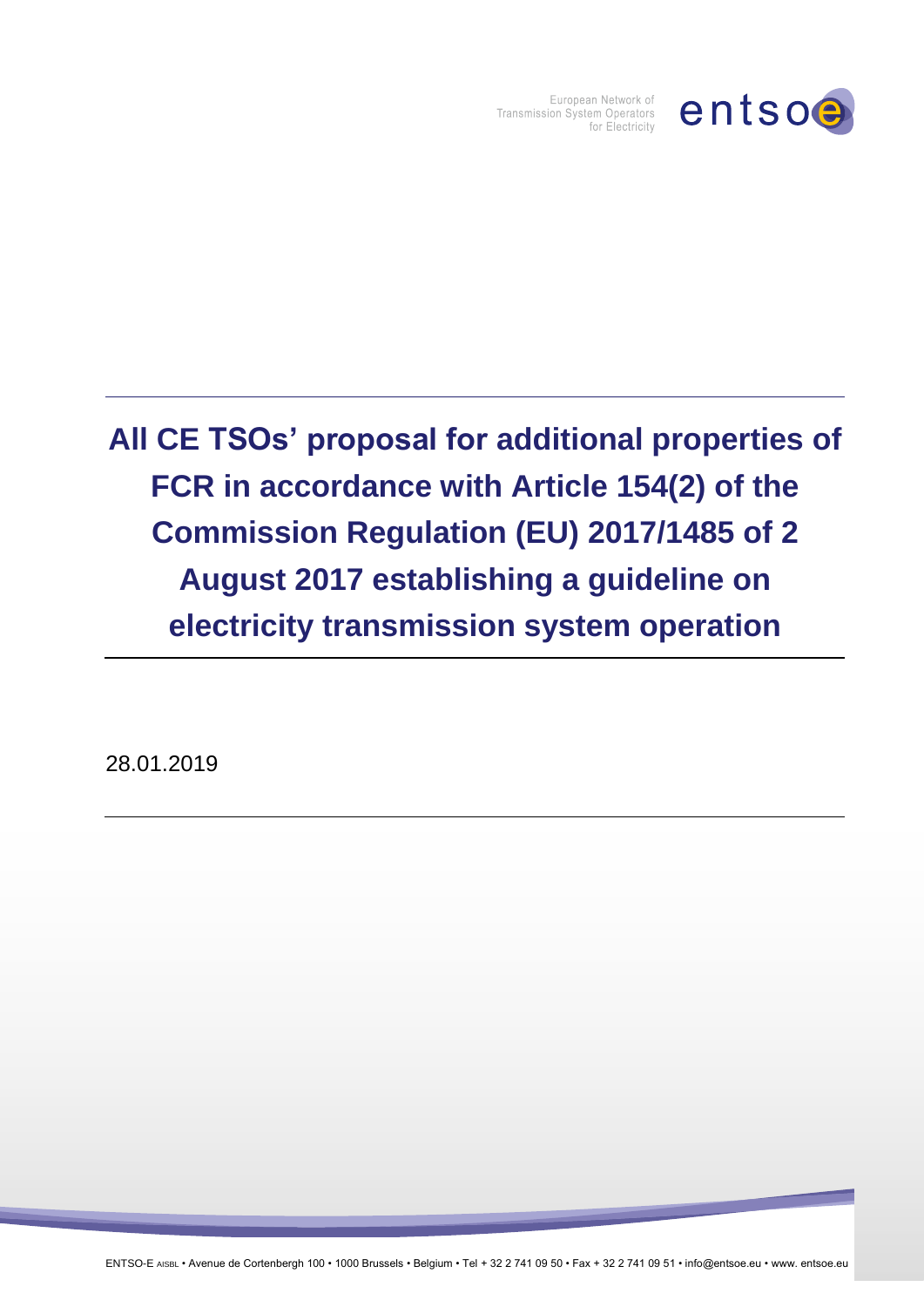

## **Contents**

| $\overline{2}$ |  |
|----------------|--|
| 3 <sup>7</sup> |  |
| $4 \quad$      |  |
| 5 <sup>5</sup> |  |
| 6              |  |

<u> a shekara ta 1999 a shekara ta 1999 a shekara ta 1999 a shekara ta 1999 a shekara ta 1999 a shekara ta 1999 a shekara ta 1999 a shekara ta 1999 a shekara ta 1999 a shekara ta 1999 a shekara ta 1999 a shekara ta 1999 a sh</u>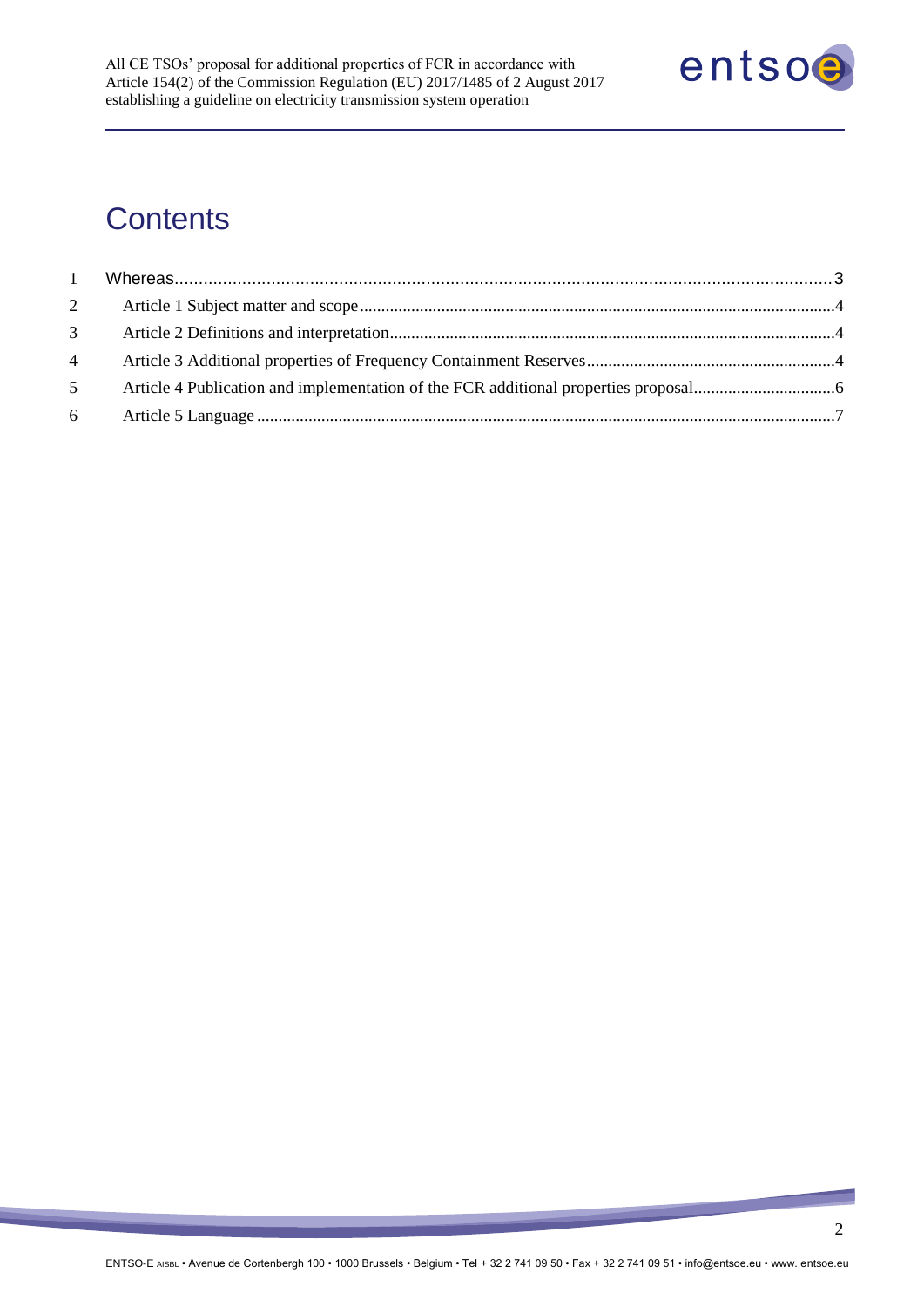

All Transmission System Operators of Synchronous Area Continental Europe are taking into account the following;

<span id="page-2-0"></span>

| - | <b>Whereas</b> |
|---|----------------|
|---|----------------|

- (1) This document is a common proposal developed by all Transmission System Operators of Synchronous Area CE (hereafter referred to as "TSOs") regarding the development of the additional properties of Frequency Containment Reserves (hereafter referred to as "FCR additional properties") 11 in accordance with Article 154(2) of Commission Regulation (EU) 2017/1485 of 2 August 2017 establishing a guideline on electricity transmission system operation (hereafter referred to as "SO GL").
- (2) The FCR additional properties proposal takes into account the general principles and goals set in the Commission Regulation EU) 2017/1485 of 2 August 2017 establishing a guideline on electricity transmission system operation. The goal of the Commission Regulation (EU) 2017/1485 is to ensure the operational security of the interconnected transmission system. It sets for this purpose requirements for approval of terms and conditions or methodologies of TSOs, in particular concerning additional properties of the FCR in accordance with Article 154(2).
- (3) With respect to Article 154 of SO GL which determines only FCR technical minimum requirements, all TSOs of a Synchronous Area have the right to specify, in the synchronous area operational agreement, common additional properties of the FCR required to ensure operational security in the Synchronous Area, by means of a set of technical parameters and within the ranges in Article 15(2)(d) of Commission Regulation (EU) 2016/631 of 14 April 2016 establishing a network code on requirements for grid connection of generators and Articles 27 and 28 of Commission Regulation (EU) 2016/1388 of 17 August 2016 establishing a Network Code on demand connection. To reflect the individual needs of the Synchronous Area CE, the TSOs of Synchronous Area CE propose respective additional properties described below.
- (4) The proposal specifies conditions for FCR providing units and/or FCR providing groups: with respect to activation of FCR and in particular with respect to FCR availability also in stressed system status with a view also to new technologies.
- (5) Article 6(2)(d)(iii) of the SO GL requires all TSOs to develop methodologies, conditions and values included in the synchronous area operational agreement in Article 118 concerning the additional properties of the FCR in accordance with Article 154(2).
- (6) According to Article 6 of SO GL the FCR additional properties proposal is expected to reduce the risk of inappropriate activation of FCR and of unavailability of FCR in stressed system state. With this in mind the proposed additional properties presented below will contribute to system stability and therefore to the achievement of the objectives of Article 4 of the SO GL.
- (7) Specification of activation of FCR has the goal to ensure fast response and therefore help to stabilize the system. Specifications for FCR providing units and/or FCR providing groups with limited energy reservoir aim at ensuring sufficient availability also in stressed system status. Specifications for frequency measurement aim at ensuring availability of independent functionality of FCR providing units and/or FCR providing groups in particular in case of system split or communication problems.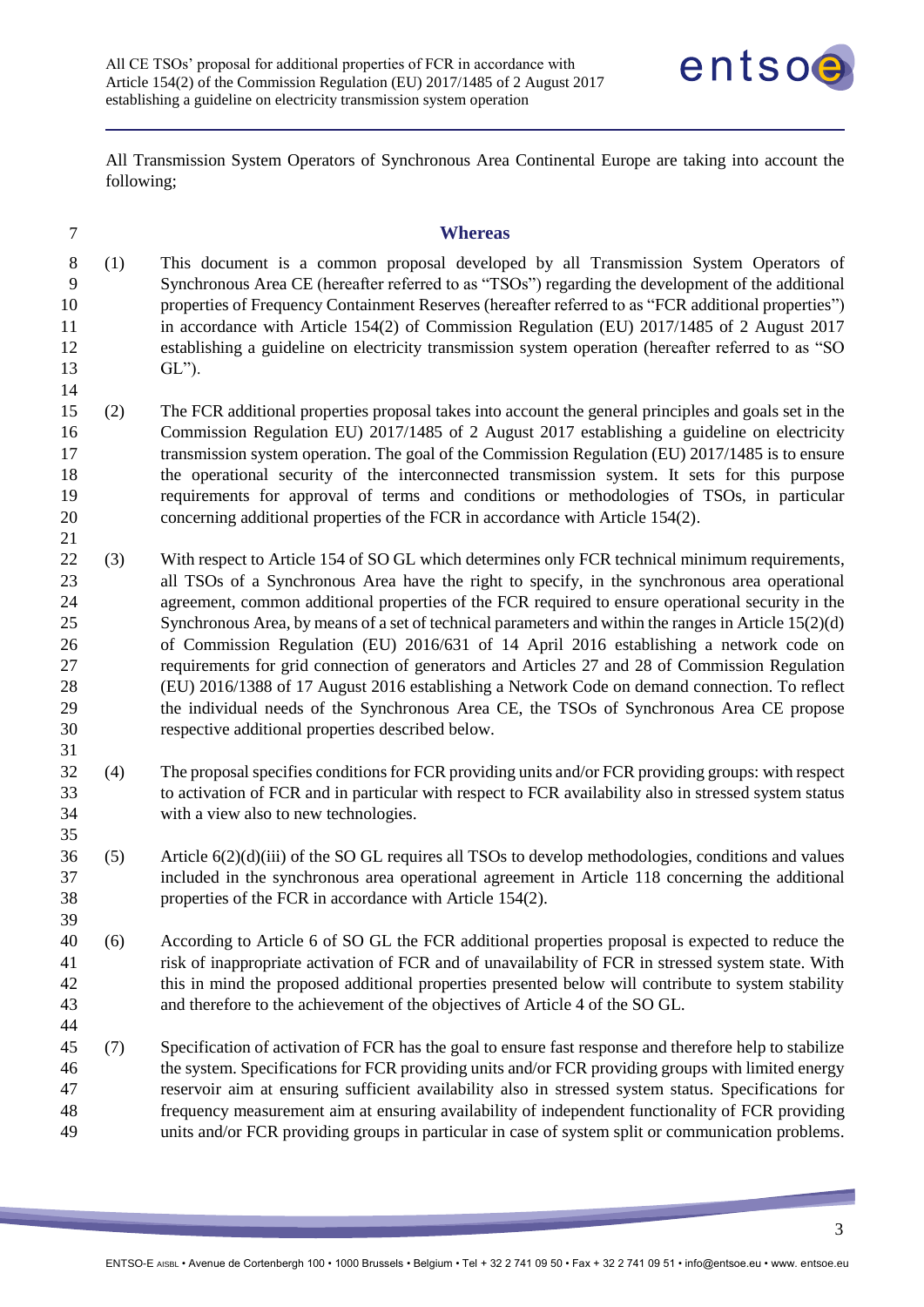

<span id="page-3-1"></span><span id="page-3-0"></span>

| 50<br>51<br>52                                     |     | The transition period is defined to avoid too abrupt change of requirements for already existing FCR<br>providing units and/or FCR providing groups.                                                                                                                                                                                                                                                                                                                                                                                                                                                                                                                                                                                                                                                                                                               |
|----------------------------------------------------|-----|--------------------------------------------------------------------------------------------------------------------------------------------------------------------------------------------------------------------------------------------------------------------------------------------------------------------------------------------------------------------------------------------------------------------------------------------------------------------------------------------------------------------------------------------------------------------------------------------------------------------------------------------------------------------------------------------------------------------------------------------------------------------------------------------------------------------------------------------------------------------|
| 53<br>54<br>55<br>56                               | (8) | In conclusion, the FCR additional properties proposal contributes to the general objectives of the<br>Commission Regulation (EU) 2017/1485 to the benefit of all market participants and electricity end<br>consumers.                                                                                                                                                                                                                                                                                                                                                                                                                                                                                                                                                                                                                                             |
| 57<br>58                                           |     | SUBMIT THE FOLLOWING FCR ADDITIONAL PROPERTIES PROPOSAL TO ALL REGULATORY<br><b>AUTHORITIES:</b>                                                                                                                                                                                                                                                                                                                                                                                                                                                                                                                                                                                                                                                                                                                                                                   |
| 59<br>60                                           |     | <b>Article 1</b><br><b>Subject matter and scope</b>                                                                                                                                                                                                                                                                                                                                                                                                                                                                                                                                                                                                                                                                                                                                                                                                                |
| 61<br>62<br>63                                     |     | The additional properties of FCR as determined in this proposal shall be considered as the common<br>proposal of all TSOs of CE in accordance with Article 154(2) of SO GL and shall cover the requirements in<br>addition to Article 154 for FCR providing units and/or FCR providing groups.                                                                                                                                                                                                                                                                                                                                                                                                                                                                                                                                                                     |
| 64<br>65                                           |     | <b>Article 2</b><br><b>Definitions and interpretation</b>                                                                                                                                                                                                                                                                                                                                                                                                                                                                                                                                                                                                                                                                                                                                                                                                          |
| 66<br>67<br>68<br>69<br>70                         |     | 1. For the purposes of the FCR additional properties proposal, terms used in this document shall have the<br>meaning of the definitions included in Article 3 of the SO GL, Article 2 of Regulation (EC) 714/2009,<br>Article 2 of Directive 2009/72/EC, Article 2 of Commission Regulation (EU) 543/2013 and Article 2 of<br>Commission Regulation (EU) 2016/631.                                                                                                                                                                                                                                                                                                                                                                                                                                                                                                 |
| 71<br>72<br>73<br>74<br>75<br>76                   | 2.  | In this FCR additional properties proposal, unless the context requires otherwise:<br>the singular indicates the plural and vice versa;<br>a)<br>the table of contents and headings are inserted for convenience only and do not affect the<br>b)<br>interpretation of this FCR additional properties proposal; and<br>any reference to legislation, regulations, directive, order, instrument, code or any other enactment<br>c)<br>shall include any modification, extension or re-enactment of it then in force.                                                                                                                                                                                                                                                                                                                                                |
| 77<br>78                                           |     | <b>Article 3</b><br><b>Additional properties of Frequency Containment Reserves</b>                                                                                                                                                                                                                                                                                                                                                                                                                                                                                                                                                                                                                                                                                                                                                                                 |
| 79<br>80<br>81<br>82<br>83<br>84<br>85<br>86<br>87 | 1.  | Each TSO shall ensure that either each FCR providing unit and FCR providing group or $-$ in case a TSO<br>utilizes combined responses to fulfil its FCR delivery - the activation of all FCR providing units and<br>FCR providing groups are not artificially delayed, begin as soon as possible but no later than 2 s after a<br>Frequency Deviation, and the activation shall rise at least linearly or quicker. If the delay in initial<br>activation of active power frequency response is greater than two seconds and/or the activation of active<br>power frequency response cannot be linearly or quicker, the power generating facility owner shall provide<br>technical evidence to the respective TSO demonstrating why a longer time is needed. These requirements<br>should be checked during prequalification according to Article 155 in the SO GL. |
| 88<br>89<br>90<br>91<br>92                         | 2.  | Each FCR providing unit or group shall be capable to stay connected to the grid within the frequency<br>range of 47,5 to 51,5 Hz for time periods specified by the TSO taking into account the technical boundary<br>conditions of the respective FCR providing units or FCR providing groups in accordance with Article<br>154(6) of the SO GL. Each TSO shall in dialog with the DSOs ensure that distributed FCR is not<br>significantly reduced by load shedding actions.                                                                                                                                                                                                                                                                                                                                                                                      |

<span id="page-3-2"></span>the company's company's company's company's company's company's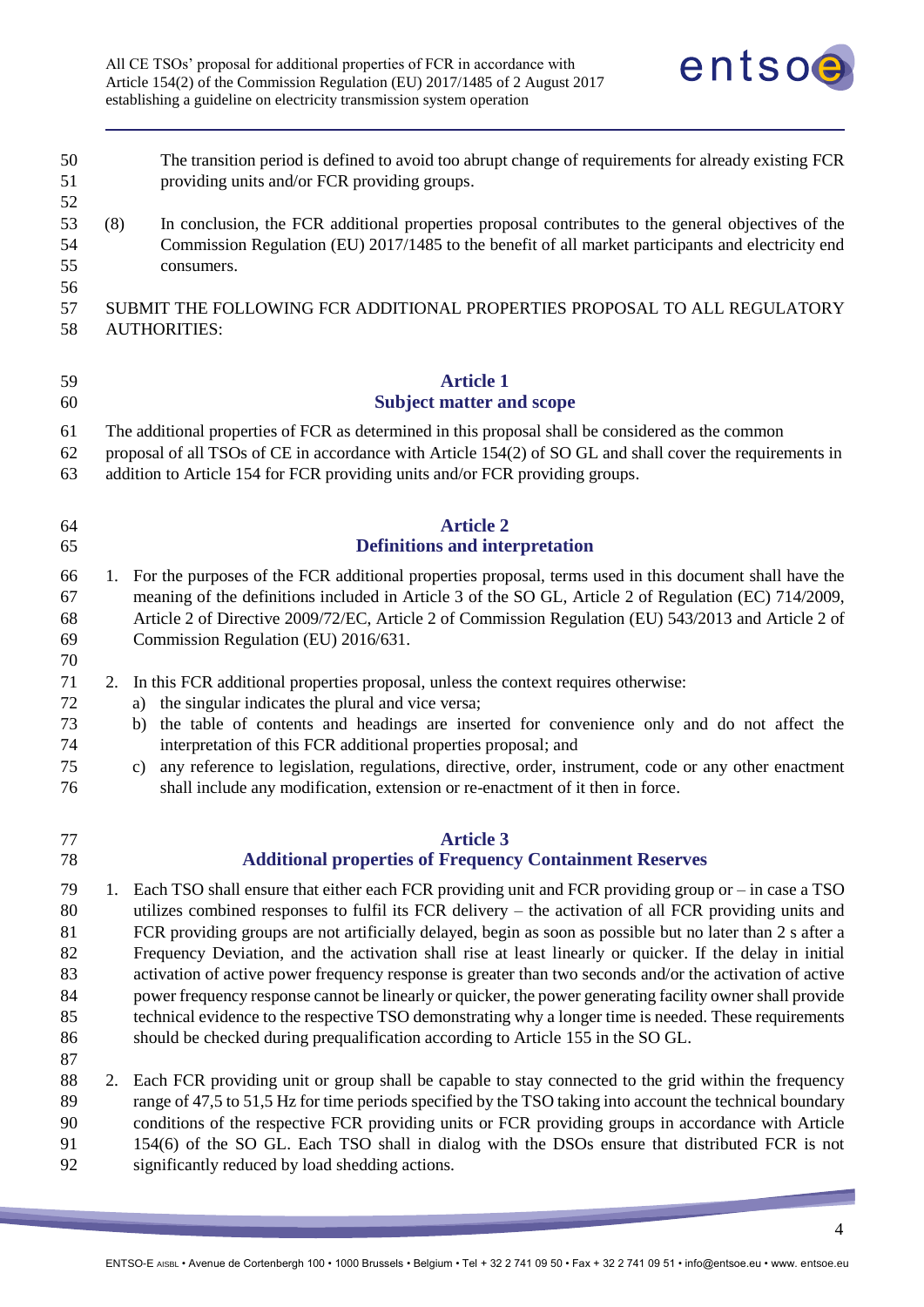

 3. FCR providing units or FCR providing groups are deemed to have limited energy reservoirs (LER) in case a full continuous activation for a period of 2 hours in either positive or negative direction might, without consideration of the effect of an active energy reservoir management, lead to a limitation of its capability to provide the full FCR activation in accordance with Article 156(8) of the SO GL, due to the depletion of its energy reservoir(s) taking into account the effective energy reservoir(s). FCR providing units or groups not deemed as LER that contain technical entities with limited energy reservoirs shall ensure to be able to fully activate their FCR provision in accordance with Article 156(7) of the SO GL.

- For the avoidance of doubt FCR providing units or groups that contain technical entities with unlimited energy reservoirs and technical entities with limited energy reservoirs shall not be considered LER in case their energy reservoir does not limit the capability to provide FCR according to Article 156(7) of the SO GL.
- In case FCR providing units or FCR providing groups containing technical entities with limited energy reservoirs have to compensate a possible lack of energy and hence a lack of FCR, they shall be able to shift FCR activation to technical entities available in order to ensure FCR provision. In any case the shifting of FCR activation shall guarantee continuity of the FCR provision. FCR providing units or FCR providing groups considered as LER shall respect the minimum time period of FCR full activation 109 according to Article 156(9), 156(10) and 156(11) of the SO GL. Technical entities with unlimited energy reservoir of FCR providing units or FCR providing groups must not limit their FCR provision in case technical entities with limited energy reservoir (of that FCR providing group/unit) are already exhausted in either the positive or negative direction according to Article 156(8) of SO GL.
- For prequalification, the TSOs shall require that FCR providing units or FCR providing groups respect the following:
- FCR providing units or FCR providing groups using technical entities with limited energy reservoir shall have an active energy reservoir management. The active energy reservoir management shall ensure a continuous physical activation of FCR in normal state according to Article 156(9) of the SO GL. Following Article 156(9) of the SO GL, the FCR provider shall ensure that FCR providing units or FCR providing groups considered as LER have an energy reservoir dimensioning sufficient to cover a Frequency Deviation of 200 mHz for at least [15-30] minutes in positive and negative direction by additionally taking into account possible frequency deviations that might happen before entering into Alert State. To enable the active energy reservoir management, such FCR providing units or FCR providing groups considered as LER shall have a ratio of rated power to prequalified power of at least 1.25:1 or an alternative solution with equivalent effect. Any lead time for the charging process needs to be considered for the energy reservoir management. The value in brackets given in this paragraph is depending on the minimum activation period to be ensured by FCR providers according Article 156 (9),(10) and (11) of the SO GL.
- 129 The energy reservoir management of FCR providing units and FCR providing group shall not rely on over fulfilment of activation.
- FCR providing units or FCR providing groups with limited energy reservoirs which are connected to the grid by means of inverters shall ensure that close to the limit of its energy reservoir the remaining capacity is sufficient for keeping its reactivity on short-term frequency deviations. 134 Therefore, the unit shall switch from normal mode into reserve mode at  $t_{FAT}$  (full activation time of aFRR according to Article 158(1)(f) of the SO GL) before exhaustion of the energy reservoir due to maximum FCR provision in one direction. During the reserve mode the unit shall only react on short-term frequency deviations by following the zero-mean frequency:

138 
$$
\bullet \quad \overline{\Delta f_{zero-mean}(t)} = \Delta f(t) - \frac{1}{n(t - t_{FAT})} \sum_{i=0}^{n(t - t_{FAT})} \Delta f(t - t_i)
$$
 (reserve mode)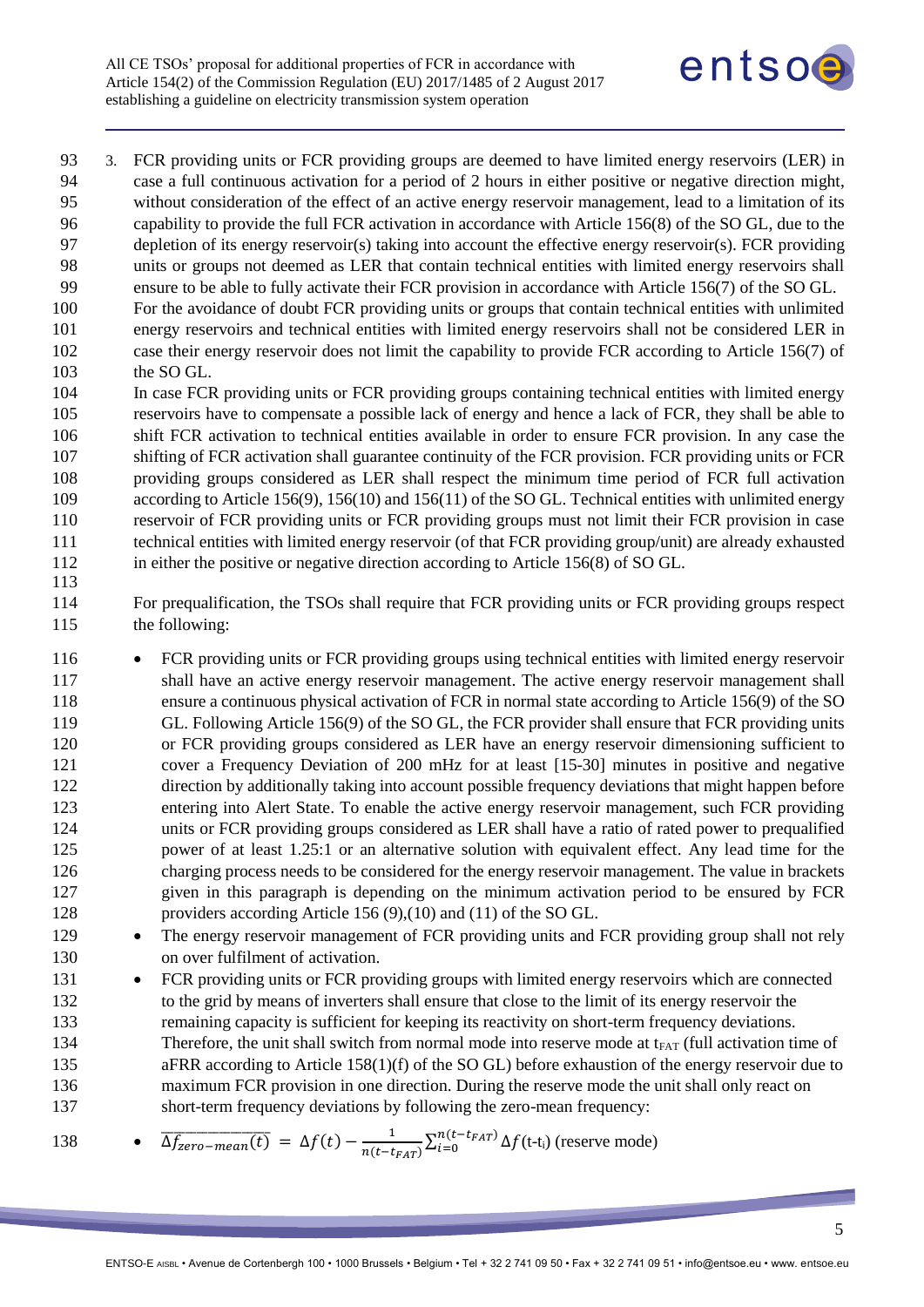

| 139<br>140                      |    | For transition from normal mode into reserve mode a linear transition function T should be applied<br>within the transition period of t <sub>exhaustion</sub> - t <sub>FAT</sub> to t <sub>exhaustion</sub> :                                                                                                                                                                                                                                                                          |
|---------------------------------|----|----------------------------------------------------------------------------------------------------------------------------------------------------------------------------------------------------------------------------------------------------------------------------------------------------------------------------------------------------------------------------------------------------------------------------------------------------------------------------------------|
| 141<br>142                      |    | $f_{reaction}(t) = \overline{\Delta f_{zero-mean}(t)} \cdot T + (1 - T) \cdot \Delta f(t)$<br>$\bullet$                                                                                                                                                                                                                                                                                                                                                                                |
| 143<br>144                      |    | The fulfilment of requirements stated above and in Article $156(9)$ , $(10)$ and $(11)$ of the SO GL shall be<br>subject of the prequalification process specified by TSO.                                                                                                                                                                                                                                                                                                             |
| 145<br>146<br>147               |    | 4. FCR providing units and groups shall be based on local frequency measurement at least per connection<br>point or below at side of generating units when it is feasible from technical solution at the power<br>generating module or demand unit.                                                                                                                                                                                                                                    |
| 148<br>149<br>150<br>151<br>152 |    | 5. FCR providing groups shall have decentralized frequency measurements per connection point (based on<br>local frequency measurement ) that can be used either by default or as a fallback solution to ensure an<br>autonomous function and a proper activation in case of errors of the central control (e.g. outage of<br>SCADA, faults of communication lines) or system split of the electrical grid. In case of central control,<br>additional requirements are the following:   |
| 153<br>154<br>155               |    | i. An observation function shall detect any kind of errors of the central control or frequency deviations<br>among the technical entities. The FCR provider shall initiate appropriate counter-measures<br>immediately to ensure the FCR provision is not significantly negatively impacted.                                                                                                                                                                                           |
| 156<br>157                      |    | ii. The minimum accuracy of the local frequency measurement used for the fully decentralized<br>fallback can be reduced if accepted by the reserve connecting TSO.                                                                                                                                                                                                                                                                                                                     |
| 158<br>159<br>160<br>161<br>162 | 6. | For a time period of 4 years after the entry into force of this proposal and in case no decentralized fallback<br>procedure according to 5, can be implemented within a FCR providing group or in case the fallback<br>procedure cannot fulfill the reserve connecting TSO's requirements (e.g. accuracy or reliability of local<br>frequency measurements) an implementation of a centralized control of FCR providing groups is<br>temporary allowed under the following conditions: |
| 163<br>164<br>165               |    | i. To mitigate the risk of misbehavior of technical entities in case of errors of the central control (e.g.<br>outage of SCADA, faults of communication lines) and to limit the impact on frequency, a single<br>centralized FCR controller shall not control more than 30 MW of FCR.                                                                                                                                                                                                  |
| 166<br>167<br>168<br>169        |    | ii. In line with Article 156(6a) of the SOGL the reserve connecting TSOs shall observe the share of<br>FCR provided in this central control way within the procurement process and shall implement a limit<br>of total amount of procured volume per LFC block to 75 MW, pursuant to Article 154(4) of the<br>SOGL.                                                                                                                                                                    |
| 170                             | 7. | Each TSO shall require that FCR providing units and FCR providing groups continue providing FCR and                                                                                                                                                                                                                                                                                                                                                                                    |
| 171                             |    | are not allowed to reduce activation in case of a frequency deviation outside the frequency range of $+\prime$ -                                                                                                                                                                                                                                                                                                                                                                       |
| 172                             |    | 200 mHz up to the frequency ranges as defined in Article 3.2.                                                                                                                                                                                                                                                                                                                                                                                                                          |
| 173<br>174                      |    | <b>Article 4</b><br>Publication and implementation of the FCR additional properties proposal                                                                                                                                                                                                                                                                                                                                                                                           |
| 175<br>176<br>177               | 1. | The TSOs shall publish the FCR additional properties proposal without undue delay after all NRAs have<br>approved the proposal or a decision has been taken by the Agency for the Cooperation of Energy<br>Regulators in accordance with Article 8(1) and Article 11 of the SO GL.                                                                                                                                                                                                     |

- <span id="page-5-0"></span>
- 2. The TSOs shall start to implement the FCR additional properties as specified in this proposal immediately after the NRAs have approved the proposal in accordance with Article 6(3) SO GL or a decision has been taken by the Agency in accordance with Article 6(8) SO GL. The transitional period for the implementation of additional properties of FCR by the affected FCR providers shall be two years: one